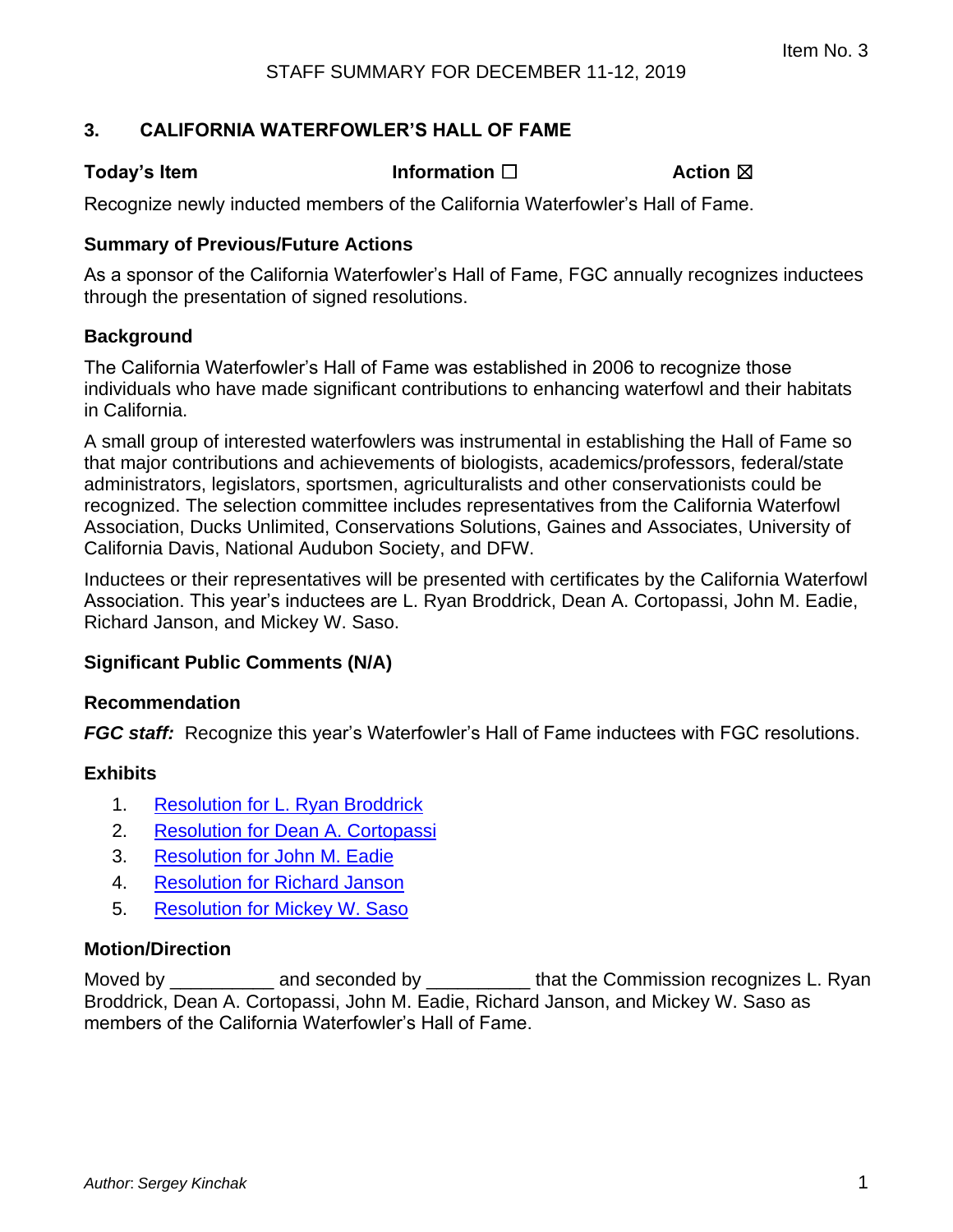## **L. Ryan Broddrick**

<span id="page-1-0"></span>**WHEREAS**, the Waterfowler's Hall of Fame was established in 2006 to recognize those individuals who have made significant contributions to enhancing waterfowl **those individuals who have made significant contributions to enhancing waterfowl and their habitats in California; and**

**WHEREAS, many wildlife professionals, have dedicated their life's work to management and research to conserve waterfowl and their habitats; and management and research to conserve waterfowl and their habitats; and**

WHEREAS, many sportsmen and women and other conservationists have served a critical role in conserving our waterfowl by preserving, restoring, and enhancing **critical role in conserving our waterfowl by preserving, restoring, and enhancing natural habitats, managing agricultural habitats with wildlife in mind, and implementing other land uses specifically designed to benefit waterfowl; and**

**WEREAS, some sportsmen and women and other conservationists have significantly benefited waterfowl by advocating legislation and other policies that provide needed benefited waterfowl by advocating legislation and other policies that provide needed resources for nesting and wintering waterfowl populations;**

**OW THEREFORE, BE IT RESOLVED, that the California Fish and Game** Commission hereby recognizes the addition of Mr. L. Ryan Broddrick to the **Commission hereby recognizes the addition of Mr. L. Ryan Broddrick to the Waterfowler's Hall of Fame.**

**URTHER, BE IT RESOLVED, that the California Fish and Game Commission F recognizes Mr. Broddrick's life work to lead the hunting, fishing and conservation communities in proactive and meaningful collaborative efforts that effectively promote conservation. He has served as director of the California Department of Fish and Wildlife, chair of California Waterfowl, western regional director of conservation policy for Ducks Unlimited, and executive director of the Northern California Water Association.**

**INALLY, BE IT RESOLVED, that the California Fish and Game Commission further recognizes that Mr. Broddrick's conservation efforts in California wouldn't be where recognizes that Mr. Broddrick's conservation efforts in California wouldn't be where they are today without his concerted efforts. He has put his heart and soul into educating staff, elected leaders, business leaders, sportsmen and women, and conservationists that we have the responsibility to preserve the magic of the marsh.**

**Dated: December 11, 2019**

**Eric Sklar, President Jacque Hostler-Carmesin, Vice President**

**Russell Burns, Member Peter Silva, Member**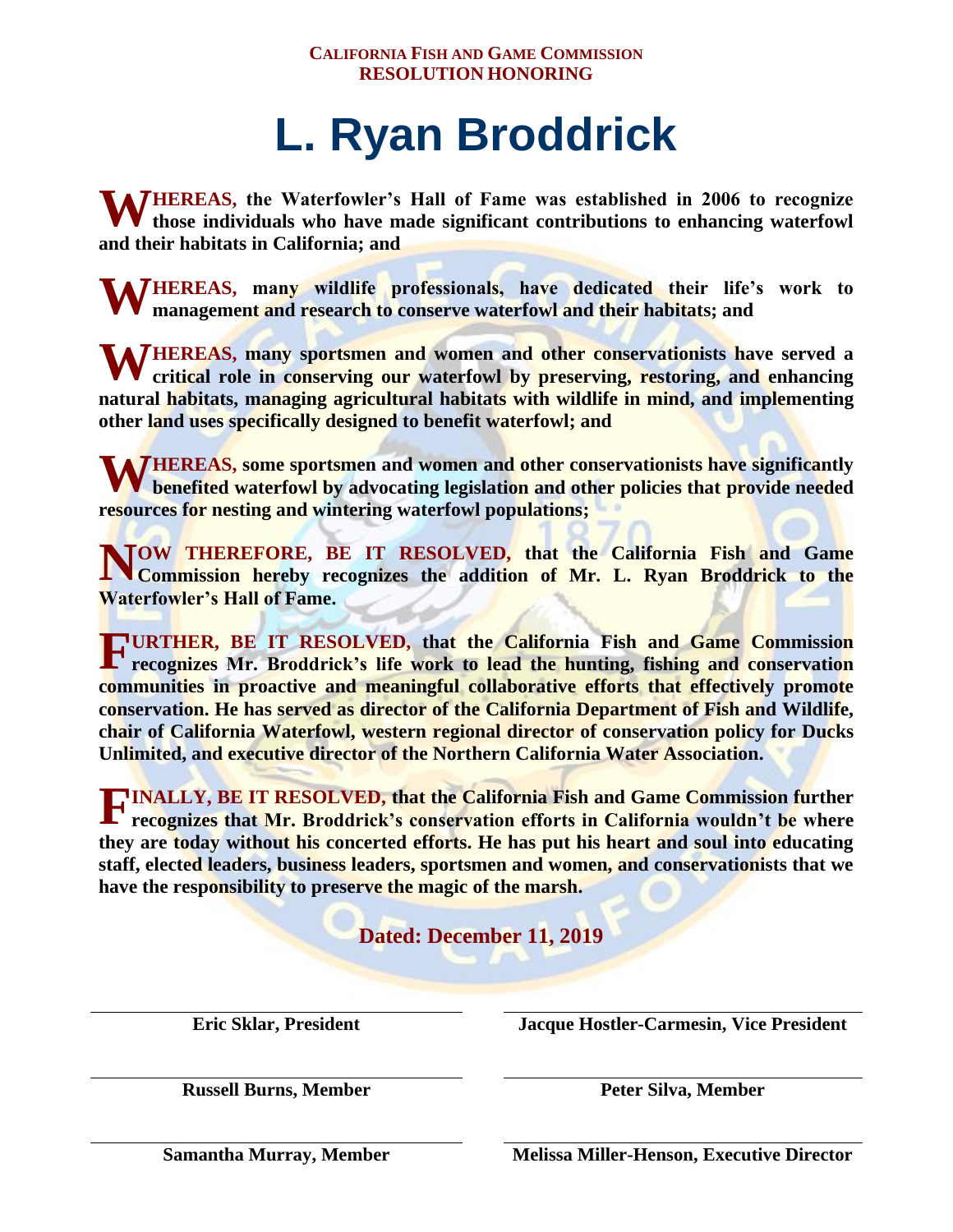# **Dean (Dino) A. Cortopassi**

<span id="page-2-0"></span>**WHEREAS, the Waterfowler's Hall of Fame was established in 2006 to recognize those individuals who have made significant contributions to enhancing those individuals who have made significant contributions to enhancing waterfowl and their habitats in California; and**

**WHEREAS, many wildlife professionals, have dedicated their life's work to management and research to conserve waterfowl and their habitats; and management and research to conserve waterfowl and their habitats; and**

WHEREAS, many sportsmen and women and other conservationists have served a critical role in conserving our waterfowl by preserving, restoring, and enhancing **critical role in conserving our waterfowl by preserving, restoring, and enhancing natural habitats, managing agricultural habitats with wildlife in mind, and implementing other land uses specifically designed to benefit waterfowl; and**

**WEREAS, some sportsmen and women and other conservationists have significantly benefited waterfowl by advocating legislation and other policies that significantly benefited waterfowl by advocating legislation and other policies that provide needed resources for nesting and wintering waterfowl populations;**

**OW THEREFORE, BE IT RESOLVED, that the California Fish and Game Commission hereby recognizes the addition of Mr. Dean (Dino) A. Cortopassi to Commission hereby recognizes the addition of Mr. Dean (Dino) A. Cortopassi to the Waterfowler's Hall of Fame.**

**URTHER, BE IT RESOLVED, that the California Fish and Game Commission F recognizes Mr. Cortopassi for his successful strategic approach to addressing wetland and waterfowl conservation issues in the Delta. He has long been concerned with subsidence issues in the Delta and was one of the pioneers in growing rice in the Delta as a means of combating soil loss.**

**INALLY, BE IT RESOLVED, that the California Fish and Game Commission further recognizes Mr. Cortopassi for creating and managing The Wetland further recognizes Mr. Cortopassi for creating and managing The Wetland Preservation Foundation. Under the foundation, landowners will be relieved from the burden of management and levee maintenance if they agree to let a portion of their land be converted by the foundation into a wetland reserve.**

**Dated: December 11, 2019**

**Eric Sklar, President Jacque Hostler-Carmesin, Vice President**

**Russell Burns, Member Peter Silva, Member**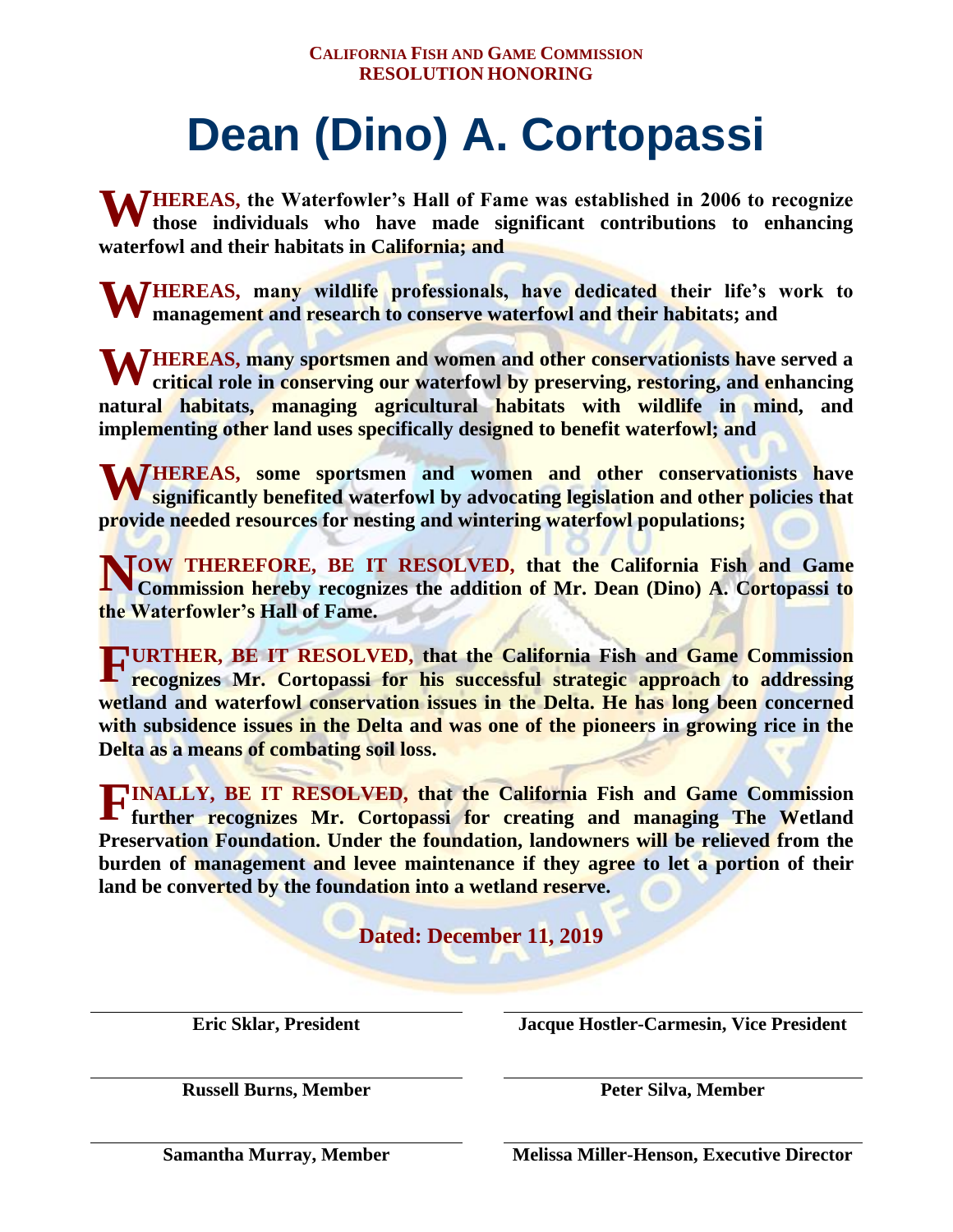### **John M. Eadie**

<span id="page-3-0"></span>**WHEREAS, the Waterfowler's Hall of Fame was established in 2006 to recognize those individuals who have made significant contributions to enhancing those individuals who have made significant contributions to enhancing waterfowl and their habitats in California; and**

**WHEREAS, many wildlife professionals, have dedicated their life's work to management and research to conserve waterfowl and their habitats; and management and research to conserve waterfowl and their habitats; and**

WHEREAS, many sportsmen and women and other conservationists have served a critical role in conserving our waterfowl by preserving, restoring, and enhancing **critical role in conserving our waterfowl by preserving, restoring, and enhancing natural habitats, managing agricultural habitats with wildlife in mind, and implementing other land uses specifically designed to benefit waterfowl; and**

**WEREAS, some sportsmen and women and other conservationists have significantly benefited waterfowl by advocating legislation and other policies that significantly benefited waterfowl by advocating legislation and other policies that provide needed resources for nesting and wintering waterfowl populations;**

**OW THEREFORE, BE IT RESOLVED, that the California Fish and Game Commission hereby recognizes the addition of Dr. John M. Eadie to the Commission hereby recognizes the addition of Dr. John M. Eadie to the Waterfowler's Hall of Fame.**

**URTHER, BE IT RESOLVED, that the California Fish and Game Commission recognizes Dr. Eadie for his significant accomplishments in advancing**  $\mathbf{r}$  **recognizes Dr. Eadie for his significant accomplishments in advancing undergraduate and graduate students at UC Davis, grantsmanship, University Extension, and waterfowl research. Notably, he was instrumental in starting the California Waterfowl Association College Camp at Bird Haven Ranch, providing a guided waterfowl hunt experience for UC Davis students from non-hunting backgrounds.**

**INALLY, BE IT RESOLVED, that the California Fish and Game Commission further recognizes Dr. Eadie's publishing of over 100 manuscripts, principally on further recognizes Dr. Eadie's publishing of over 100 manuscripts, principally on waterfowl ecology, and his leadership in wintering energetics, wood duck and goldeneye nesting ecology, and rice and moist-soil management.**

**Dated: December 11, 2019**

**Eric Sklar, President Jacque Hostler-Carmesin, Vice President**

**Russell Burns, Member Peter Silva, Member**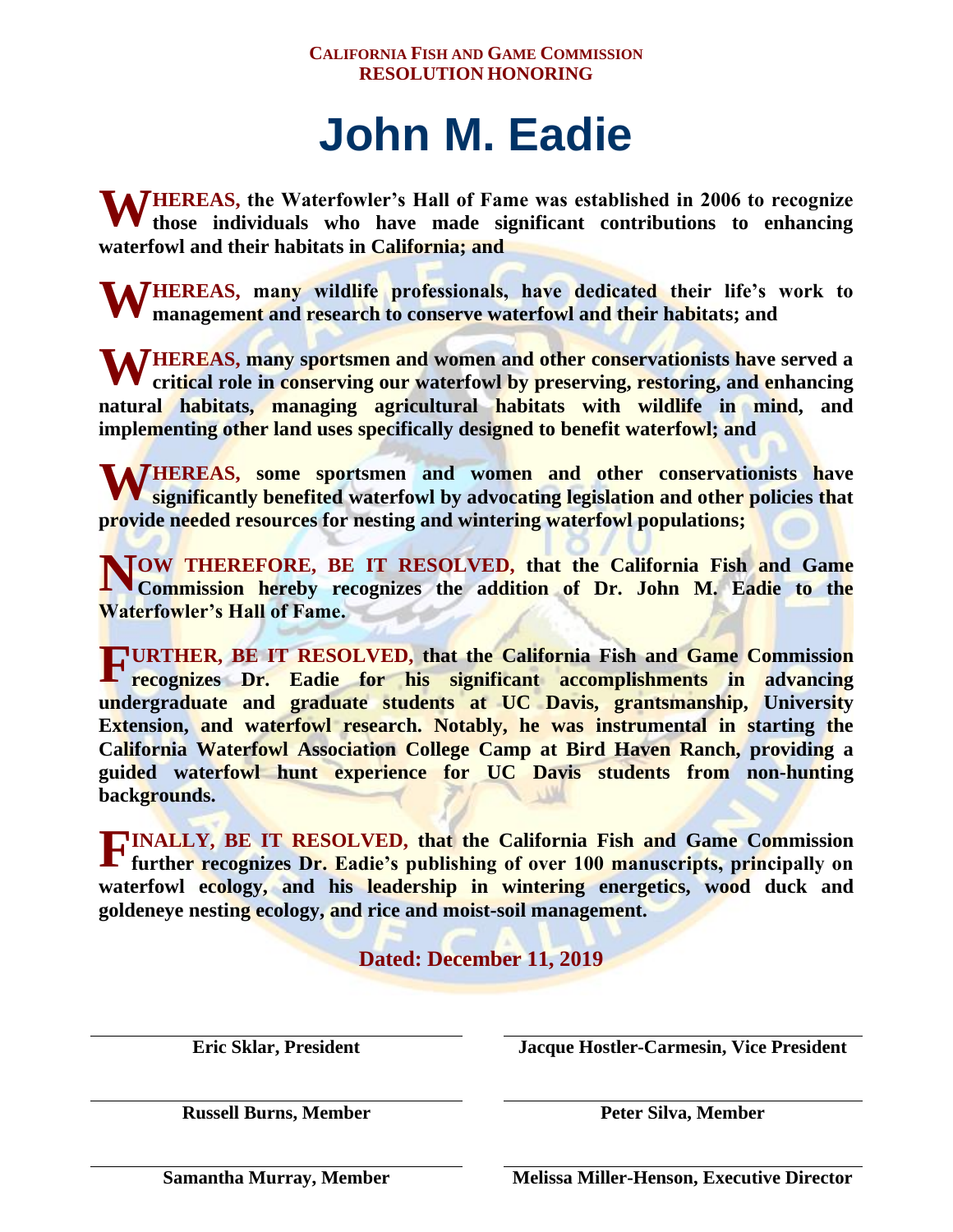### <span id="page-4-0"></span>**Richard "Fresh Air Dick" Janson**

**WHEREAS, the Waterfowler's Hall of Fame was established in 2006 to recognize those individuals who have made significant contributions to enhancing those individuals who have made significant contributions to enhancing waterfowl and their habitats in California; and**

**WHEREAS, many wildlife professionals, have dedicated their life's work to management and research to conserve waterfowl and their habitats; and management and research to conserve waterfowl and their habitats; and**

WHEREAS, many sportsmen and women and other conservationists have served a critical role in conserving our waterfowl by preserving, restoring, and enhancing **critical role in conserving our waterfowl by preserving, restoring, and enhancing natural habitats, managing agricultural habitats with wildlife in mind, and implementing other land uses specifically designed to benefit waterfowl; and**

**WEREAS, some sportsmen and women and other conservationists have significantly benefited waterfowl by advocating legislation and other policies that significantly benefited waterfowl by advocating legislation and other policies that provide needed resources for nesting and wintering waterfowl populations;**

**NOW THEREFORE, BE IT RESOLVED, that the California Fish and Game Commission hereby recognizes the addition of Mr. Richard "Fresh Air Dick" Commission hereby recognizes the addition of Mr. Richard "Fresh Air Dick" Janson to the Waterfowler's Hall of Fame.**

**FURTHER, BE IT RESOLVED, that the California Fish and Game Commission recognizes Mr. Janson as one of the most prolific and talented duck decoy carvers recognizes Mr. Janson as one of the most prolific and talented duck decoy carvers of the Pacific Flyway and perhaps all North America.**

**INALLY, BE IT RESOLVED, that the California Fish and Game Commission further recognizes that Mr. Janson – who carved primarily pintails, canvasbacks, further recognizes that Mr. Janson – who carved primarily pintails, canvasbacks, and scaup – set the standard for great working-decoy carving. His work is enjoyed to this day by hunters, carvers, collectors, and lovers of fine art.**

**Dated: December 11, 2019**

**Eric Sklar, President Jacque Hostler-Carmesin, Vice President** 

**Russell Burns, Member Peter Silva, Member**